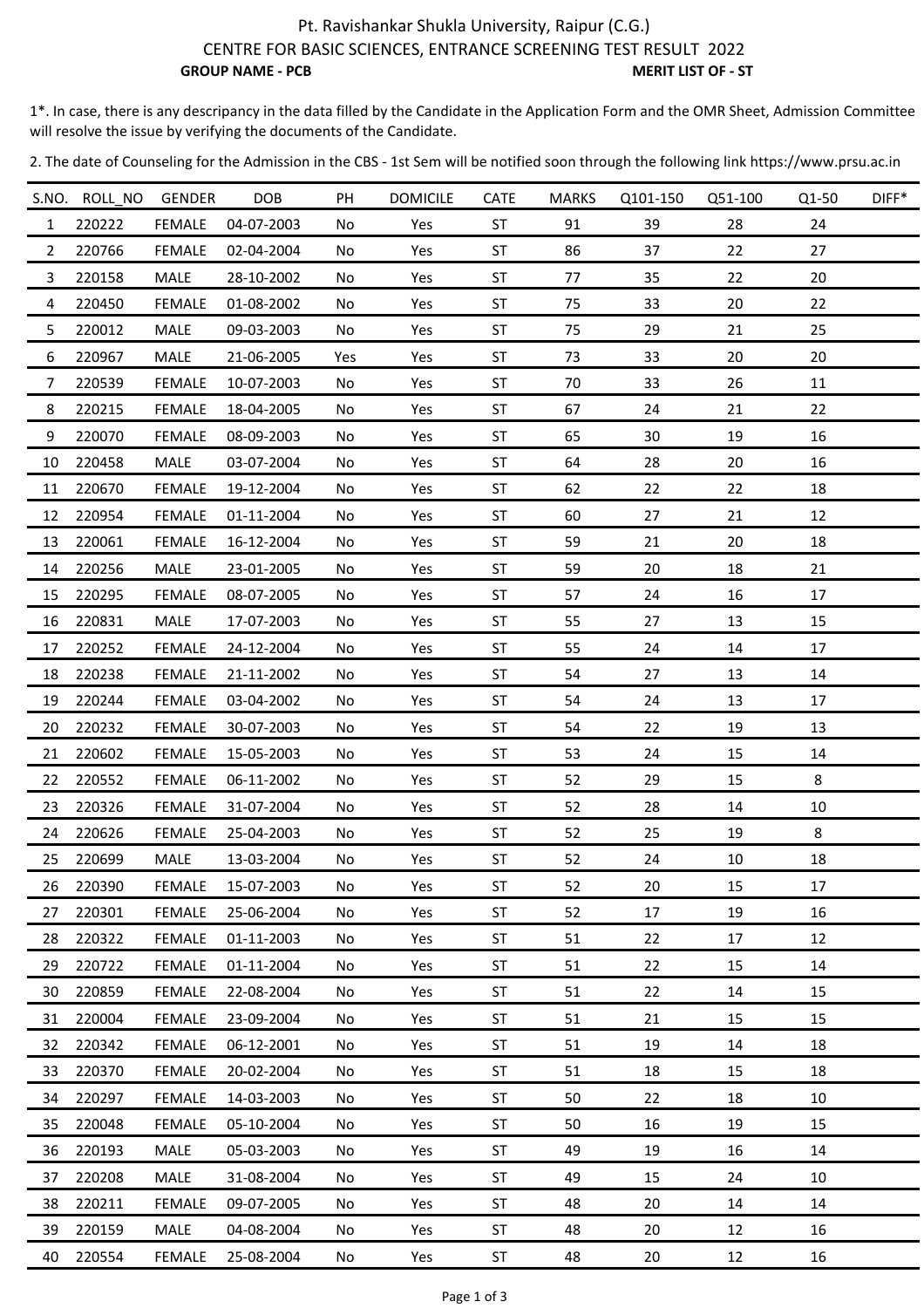## Pt. Ravishankar Shukla University, Raipur (C.G.) CENTRE FOR BASIC SCIENCES, ENTRANCE SCREENING TEST RESULT 2022 **GROUP NAME - PCB** MERIT LIST OF - ST

1\*. In case, there is any descripancy in the data filled by the Candidate in the Application Form and the OMR Sheet, Admission Committee will resolve the issue by verifying the documents of the Candidate.

2. The date of Counseling for the Admission in the CBS ‐ 1st Sem will be notified soon through the following link https://www.prsu.ac.in

|    | S.NO. ROLL NO | GENDER        | <b>DOB</b> | PH  | <b>DOMICILE</b> | <b>CATE</b> | <b>MARKS</b> | Q101-150 | Q51-100 | Q1-50          | $DIFF*$ |
|----|---------------|---------------|------------|-----|-----------------|-------------|--------------|----------|---------|----------------|---------|
| 41 | 220379        | <b>FEMALE</b> | 25-06-2005 | No. | Yes             | <b>ST</b>   | 48           | 18       | 18      | 12             |         |
| 42 | 220546        | <b>FEMALE</b> | 07-12-2003 | No  | Yes             | ST          | 48           | 17       | 17      | 14             |         |
| 43 | 220701        | <b>FEMALE</b> | 02-10-2002 | No  | Yes             | <b>ST</b>   | 48           | 16       | 18      | 14             |         |
| 44 | 220787        | <b>FEMALE</b> | 25-03-2003 | No  | Yes             | <b>ST</b>   | 47           | 20       | 13      | 14             |         |
| 45 | 220862        | <b>FEMALE</b> | 12-06-2003 | No  | Yes             | <b>ST</b>   | 47           | 20       | 13      | 14             |         |
| 46 | 220521        | MALE          | 08-10-2003 | No  | Yes             | <b>ST</b>   | 47           | 20       | 12      | 15             |         |
| 47 | 220198        | <b>FEMALE</b> | 31-10-2003 | No. | Yes             | <b>ST</b>   | 47           | 19       | 10      | 18             |         |
| 48 | 220921        | MALE          | 21-01-2005 | No  | Yes             | ST          | 47           | 19       | 9       | 19             |         |
| 49 | 220148        | <b>FEMALE</b> | 09-07-2004 | No  | Yes             | ST          | 47           | 18       | 16      | 13             |         |
| 50 | 220970        | MALE          | 16-02-2005 | No  | Yes             | ST          | 47           | 18       | 15      | 14             |         |
| 51 | 220532        | MALE          | 01-01-2005 | No  | Yes             | <b>ST</b>   | 47           | 15       | 21      | 11             |         |
| 52 | 220056        | <b>FEMALE</b> | 10-04-2004 | No  | Yes             | ST          | 47           | 15       | 15      | 17             |         |
| 53 | 220355        | <b>FEMALE</b> | 01-12-2004 | No  | Yes             | <b>ST</b>   | 46           | 24       | 14      | 8              |         |
| 54 | 220664        | <b>FEMALE</b> | 29-11-2003 | No  | Yes             | ST          | 46           | 20       | 11      | 15             |         |
| 55 | 220446        | <b>FEMALE</b> | 04-04-2003 | No  | Yes             | <b>ST</b>   | 46           | 19       | 11      | 16             |         |
| 56 | 220060        | <b>FEMALE</b> | 09-10-2003 | No  | Yes             | ST          | 46           | 15       | 20      | 11             |         |
| 57 | 220192        | <b>FEMALE</b> | 22-03-2004 | No  | Yes             | ST          | 46           | 15       | 17      | 14             |         |
| 58 | 220251        | <b>FEMALE</b> | 20-02-2004 | No  | Yes             | ST          | 45           | 19       | 15      | 11             |         |
| 59 | 220037        | <b>FEMALE</b> | 23-12-2004 | No. | Yes             | <b>ST</b>   | 44           | 18       | 13      | 13             |         |
| 60 | 220420        | <b>FEMALE</b> | 06-10-2004 | No  | Yes             | <b>ST</b>   | 44           | 17       | 15      | 12             |         |
| 61 | 220516        | <b>FEMALE</b> | 25-02-2005 | No  | Yes             | ST          | 44           | 16       | 18      | 10             |         |
| 62 | 220818        | MALE          | 18-10-2002 | No. | Yes             | <b>ST</b>   | 43           | 24       | 12      | $\overline{7}$ |         |
| 63 | 220308        | <b>FEMALE</b> | 10-06-2005 | No  | Yes             | ST          | 43           | 17       | 13      | 13             |         |
| 64 | 220312        | <b>FEMALE</b> | 28-07-2004 | No  | Yes             | <b>ST</b>   | 43           | 16       | 19      | 8              |         |
| 65 | 220472        | <b>FEMALE</b> | 25-05-2004 | No  | Yes             | <b>ST</b>   | 43           | 15       | 16      | 12             |         |
| 66 | 220628        | <b>FEMALE</b> | 20-08-2004 | No  | Yes             | <b>ST</b>   | 43           | 13       | 20      | 10             |         |
| 67 | 220673        | <b>FEMALE</b> | 21-03-2005 | No  | Yes             | ST          | 43           | 12       | 15      | 16             |         |
| 68 | 220368        | <b>MALE</b>   | 13-08-2003 | No  | Yes             | ST          | 42           | 21       | 13      | 8              |         |
| 69 | 220686        | MALE          | 11-02-2004 | No  | Yes             | ST          | 42           | 19       | 14      | 9              |         |
| 70 | 220932        | FEMALE        | 18-12-2004 | No. | Yes             | <b>ST</b>   | 42           | 18       | 12      | 12             |         |
| 71 | 220028        | MALE          | 01-10-2003 | Yes | Yes             | ST          | 42           | 17       | 15      | 10             | Y       |
| 72 | 220128        | <b>FEMALE</b> | 19-03-2004 | No. | Yes             | ST          | 42           | 16       | 14      | 12             |         |
| 73 | 220566        | <b>FEMALE</b> | 15-03-2005 | No  | Yes             | ST          | 42           | 15       | 17      | 10             |         |
| 74 | 220169        | <b>FEMALE</b> | 27-09-2004 | No  | Yes             | <b>ST</b>   | 41           | 18       | $11\,$  | 12             |         |
| 75 | 220475        | <b>FEMALE</b> | 16-08-2004 | No  | Yes             | ST          | 41           | 14       | 14      | 13             |         |
| 76 | 220916        | FEMALE        | 31-01-2004 | No  | Yes             | <b>ST</b>   | 40           | 19       | 11      | 10             |         |
| 77 | 220733        | <b>FEMALE</b> | 07-06-2004 | No  | Yes             | ST          | 40           | 18       | 9       | 13             |         |
| 78 | 220944        | <b>MALE</b>   | 16-04-2004 | No. | Yes             | <b>ST</b>   | 40           | 15       | 15      | 10             |         |
| 79 | 220224        | FEMALE        | 17-09-2003 | No  | Yes             | ST          | 40           | 15       | 12      | 13             |         |
| 80 | 220620        | <b>FEMALE</b> | 22-04-2003 | No  | Yes             | ST          | 39           | 17       | 13      | 9              |         |